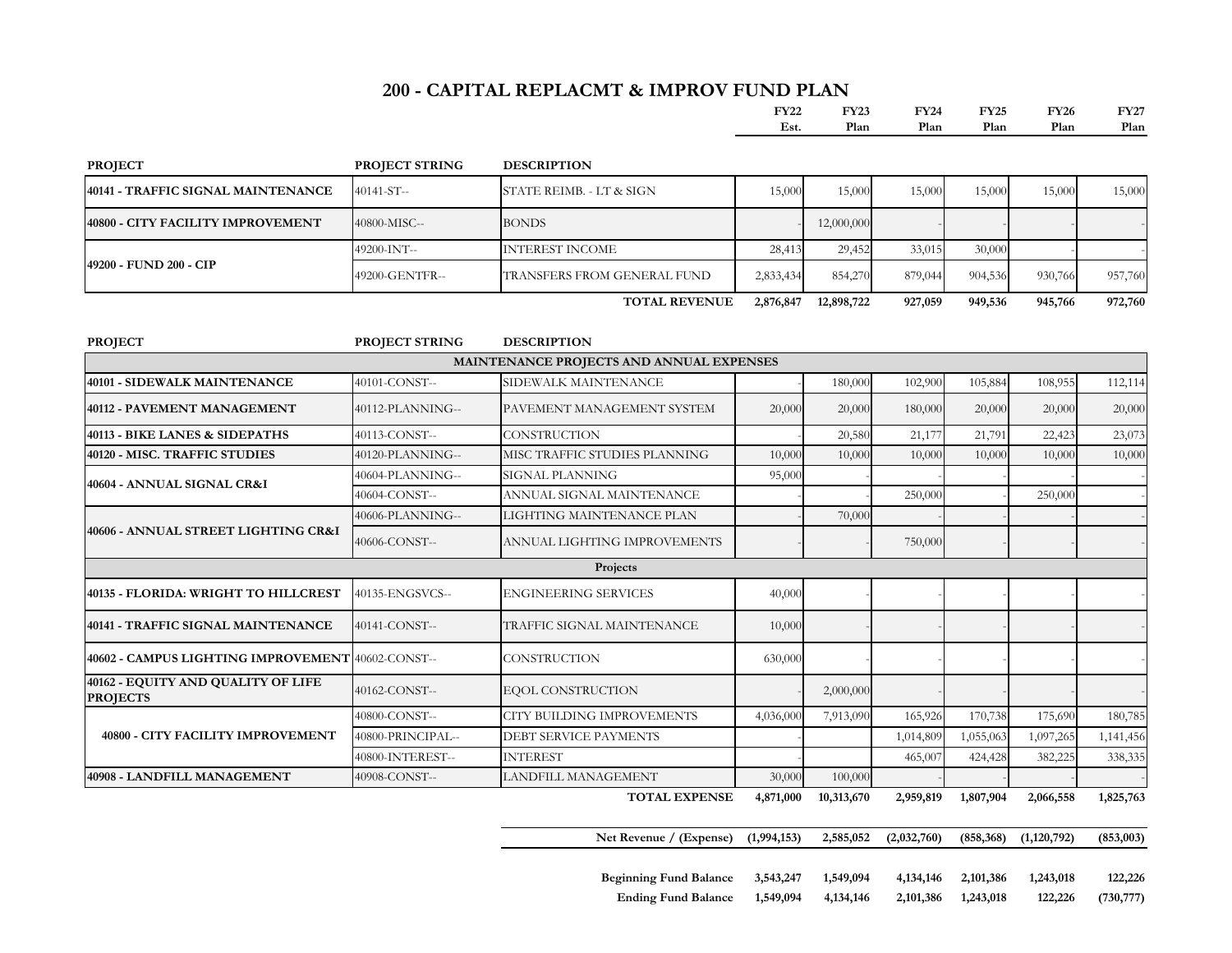### **202 - LOCAL MOTOR FUEL TAX FUND PLAN**

| EV22 | <b>FY23</b> | <b>FY24</b> | <b>FY25</b> | TY 26 | <b>FY27</b> |
|------|-------------|-------------|-------------|-------|-------------|
| Est. | Plan        | Plan        | Plan        | Plan  | Plan        |

| <b>PROJECT</b>         | <b>PROJECT STRING</b> | <b>DESCRIPTION</b>       |         |         |         |         |         |         |
|------------------------|-----------------------|--------------------------|---------|---------|---------|---------|---------|---------|
|                        | 49202-LOC--           | LOCAL MFT                | 789,642 | 802,000 | 825,258 | 849,190 | 873,817 | 899,158 |
| 49202 - FUND 202 - CIP |                       | ARPA REVENUE REPLACEMENT |         | 115,000 |         |         |         |         |
|                        | 49202-INT--           | INVESTMENT INCOME        | 10.982  | 4,915   | 778.    |         |         |         |
|                        |                       | <b>TOTAL REVENUE</b>     | 800,624 | 921,915 | 826,036 | 849,190 | 873,817 | 899,158 |

| <b>PROJECT</b>                                           | PROJECT STRING       | <b>DESCRIPTION</b>                              |         |           |           |         |         |         |
|----------------------------------------------------------|----------------------|-------------------------------------------------|---------|-----------|-----------|---------|---------|---------|
|                                                          |                      | MAINTENANCE PROJECTS AND ANNUAL EXPENSES        |         |           |           |         |         |         |
| 40159 - ANNUAL JOINT SEAL AND CRACK<br><b>PROGRAM</b>    | 40159-CONST-LMFT-    | JOINT SEAL AND CRACK PROGRAM                    |         | 140,000   | 140,000   | 140,000 | 140,000 | 140,000 |
| 40160 - ANNUAL PAVEMENT MARKING PROGRAM                  | 40160-CONST-LMFT-    | PAVEMENT MARKING                                | 25,672  | 30,000    | 30,000    | 30,000  | 30,000  | 30,000  |
| 40108 - ANNUAL STREET PATCHING                           | 40108-CONST-LMFT-    | <b>LMFT ANNUAL STREET</b><br><b>MAINTENANCE</b> | 151,528 | 250,000   | 250,000   | 250,000 | 250,000 | 250,000 |
| 40114 - OIL & CHIP, SEAL, PRESERVATION                   | 40114-CONST-LMFT-    | LMFT O&C, SEAL, PRESERVATION                    | 118,836 | 125,000   | 125,000   | 125,000 | 125,000 | 125,000 |
|                                                          |                      | <b>PROJECTS</b>                                 |         |           |           |         |         |         |
| 40144 - LINCOLN & SPRINGFIELD                            | 40144-PLANNING-LMFT- | STREET RESURFACE PLANNING LMFT                  | 9,664   |           |           |         |         |         |
| 40148 - SAVANNAH GREEN: ALLEYS & SMITH RD                | 40148-CONST-LMFT-    | <b>CONSTRCTION</b>                              | 51,700  |           |           |         |         |         |
| 40109 - WASHINGTON ST: BRIDGE OVER SUNNY                 | 40109-PLANNING--     | WASHINGTON ST BRIDGE PLANNING                   | 36,500  | 60,000    |           |         |         |         |
| <b>ESTATES DITCH</b>                                     | 40109-CONST--        | WASHINGTON ST BRIDGE CONST                      |         | 592,000   |           |         |         |         |
| 40164 - FLORIDA AVE: JAMES CHERRY TO CURTISS             | 40164-PLANNING-LMFT- | <b>PLANNING</b>                                 |         | 100,000   |           |         |         |         |
|                                                          | 40164-CONST-LMFT-    | <b>CONSTRUCTION</b>                             |         | 500,000   |           |         |         |         |
| 40125 - PENNSYLVANIA & ORCHARD: ORCHARD TO               | 40125-PLANNING--     | STREET RESURFACE PLANNING                       |         |           | 102,900   |         |         |         |
| <b>RACE</b>                                              | 40125-CONST--        | STREET RESURFACE CONSTRUCTION                   |         |           | 514,250   |         |         |         |
| 40165 - COUNTRY CLUB RD: BRIDGE OVER SALINE              | 40165-PLANNING-LMFT- | <b>PLANNING</b>                                 |         |           |           | 60,000  |         |         |
|                                                          | 40165-CONST-LMFT-    | <b>CONSTRUCTION</b>                             |         |           |           | 300,000 |         |         |
| 40163 - GOODWIN AVE: SPRINGFIELD TO<br><b>UNIVERSITY</b> | 40163-PLANNING-LMFT- | <b>LMFT PLANNING</b>                            |         |           |           |         | 80,000  |         |
|                                                          | 40163-CONST-LMFT-    | GOODWIN CONSTRUCTION                            |         |           |           |         |         | 420,000 |
| 49202 - FUND 202 - CIP                                   | 49202-PRINCIPAL--    | WINDSOR RD RECON - PRINCIPAL                    | 285,000 | 295,000   | 300,000   |         |         |         |
|                                                          | 49202-INTEREST--     | WINDSOR RD RECON - INTEREST                     | 17,568  | 10,966    | 3,750     |         |         |         |
|                                                          |                      | <b>TOTAL EXPENSE</b>                            | 696,468 | 2,102,966 | 1,465,900 | 905,000 | 625,000 | 965,000 |

**Net Revenue / (Expense) 104,156 (1,181,051) (639,864) (55,810) 248,817 (65,842)**

**Beginning Fund Balance 1,488,511 1,592,667 411,616 (228,248) (284,058) (35,241) Ending Fund Balance 1,592,667 411,616 (228,248) (284,058) (35,241) (101,083)**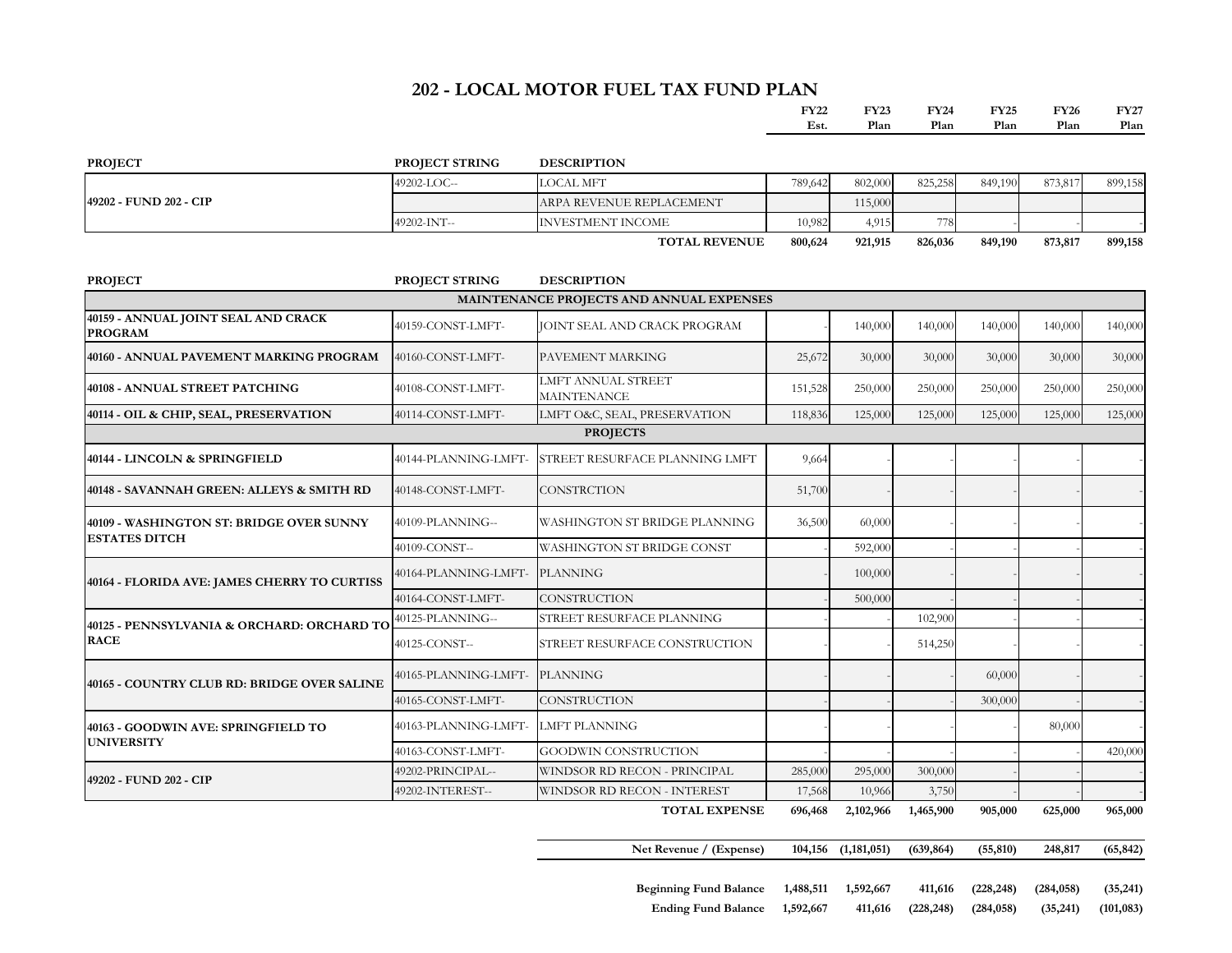#### **203 - MOTOR FUEL TAX FUND PLAN**

| FY22 | <b>FY23</b> | FY24 | <b>FY25</b> | <b>FY26</b> | FY27 |
|------|-------------|------|-------------|-------------|------|
| Est. | Plan        | Plan | Plan        | Plan        | Plan |

| <b>PROJECT</b>                      | <b>PROJECT STRING</b> | <b>DESCRIPTION</b>           |                |         |                      |            |           |                                      |
|-------------------------------------|-----------------------|------------------------------|----------------|---------|----------------------|------------|-----------|--------------------------------------|
| 40135 - FLORIDA: W LINCOLN - E VINE | $40135 - ST -$        | <b>PROJECTED STP-U FUNDS</b> |                | 756,800 |                      | 11,000,000 |           |                                      |
| 40149 - LINCOLN: GREEN - FLORIDA    | 40149-FED--           | STBG/STPU CUAATS 80/20       |                |         |                      |            | 4,400,000 |                                      |
|                                     | $49203 - ST -$        | <b>STATE MFT ALLOTMENT</b>   | 1,007,113      | 940,091 | 967,354              | 995,407    | 1.024.274 | 1,053,978                            |
| 49203 - FUND 203 - CIP              | 49203-TRF--           | <b>STATE MFT TRF</b>         | 728,720        | 679,473 | 699,178              | 719.4541   | 740.318   | 761,788                              |
|                                     | 49203-REBUILDIL--     | <b>REBUILD ILLINOIS</b>      | 453,090        | 453,090 |                      |            |           |                                      |
|                                     | 49203-INT--           | <b>2.5% INTEREST REVENUE</b> | 61,800         | 106,809 | 9,753                | 16.160     |           | 9,858                                |
|                                     |                       | <b>TOTHI BEITBILD</b>        | $0.250$ $0.22$ |         | $0.025022$ $0.07502$ |            |           | $10.734.004$ $2.424.702$ $4.025.624$ |

**TOTAL REVENUE 2,250,723 2,936,263 1,676,285 12,731,021 6,164,592 1,825,624**

| <b>PROJECT</b>                                | <b>PROJECT STRING</b> | <b>DESCRIPTION</b>                       |           |           |         |            |           |         |
|-----------------------------------------------|-----------------------|------------------------------------------|-----------|-----------|---------|------------|-----------|---------|
|                                               |                       | MAINTENANCE PROJECTS AND ANNUAL EXPENSES |           |           |         |            |           |         |
| 40171 - ANNUAL BRIDGE INSPECTION PROGRAM      | 40171-ENG--           | ANNUAL BRIDGE INSPECTIONS                |           | 22,500    |         | 22,500     |           | 22,500  |
|                                               |                       | <b>PROJECTS</b>                          |           |           |         |            |           |         |
| 40142 - RACE STREET: WASHINGTON - CALIFORNIA  | 40142-PLANNING--      | <b>CORRIDOR STUDY</b>                    | 50,000    |           |         |            |           |         |
|                                               | 40142-CONST--         | STREET RESURFACE CONSTRUCTION            | 495,000   |           |         |            |           |         |
| 40144 - LINCOLN & SPRINGFIELD                 | 40144-PLANNING-SMFT-  | STREET RESURFACE PLANNING SMFT           | 123,500   |           |         |            |           |         |
|                                               | 40144-CONST-SMFT-     | STREET RESURFACE CONSTR SMFT             | 2,450,000 |           |         |            |           |         |
| 40133 - PHILO, COLORADO, ANDERSON RESURFACE   | 40133-PLANNING--      | STREET RESURFACE PLANNING                | 162,505   | 170,000   |         |            |           |         |
|                                               | 40133-CONST--         | STREET RESURFACE CONSTRUCTION            |           | 1,700,000 |         |            |           |         |
| <b>40150 - WINDSOR: RACE TO WEST BOUNDARY</b> | 40150-PLANNING--      | <b>PLANNING</b>                          | 109,781   | 150,000   |         |            |           |         |
|                                               | 40150-CONST-MFT-      | <b>CONSTRUCTION</b>                      |           | 1,500,000 |         |            |           |         |
| 40148 - SAVANNAH GREEN: ALLEYS & SMITH RD     | 40148-PLANNING-MFT-   | <b>PLANNING</b>                          |           | 250,000   |         |            |           |         |
|                                               | 40148-CONST-MFT-      | <b>CONSTRUCTION</b>                      |           | 1,700,000 |         |            |           |         |
| 40134 - SPRINGFIELD AVE: WRIGHT TO MCCULLOUGH | 40134-PLANNING--      | SPRINGFIELD: PLANNING                    |           | 70,000    | 70,000  |            |           |         |
|                                               | 40134-CONST--         | <b>RECON - SPRINGFIELD</b>               |           |           | 700,000 |            |           |         |
| 40167 - BONEYARD CREEK BRIDGE REPAIR (PART OF | 40167-PLANNING-MFT-   | <b>PLANNING</b>                          |           | 55,000    | 30,000  |            |           |         |
| 40414 BONEYARD CREEK IMPROVEMENTS)            | 40167-CONST-MFT-      | <b>CONSTRUCTION</b>                      |           |           | 250,000 |            |           |         |
| 40135 - FLORIDA: WRIGHT TO HILLCREST          | 40135-PLANNING--      | <b>STREET RESURFACE PLANNING</b>         |           | 946,000   |         | 986,000    |           |         |
|                                               | 40135-CONST--         | STREET RESURFACE CONSTRUCTION            |           |           |         | 10,063,000 |           |         |
| 40124 - LINCOLN: WASCHER TO KILLARNEY         | 40124-PLANNING-SMFT-  | STREET RESURF PLANNING SMFT              |           |           | 170,000 | 170,000    |           |         |
|                                               | 40124-CONST-SMFT-     | STREET RESURF CONSTR SMFT                |           |           |         | 1,760,550  |           |         |
| 40149 - LINCOLN: FLORIDA TO GREEN             | 40149-PLANNING--      | <b>PLANNING</b>                          |           | 200,000   | 150,000 | 400,000    |           |         |
|                                               | 40149-CONST--         | LINCOLN CONSTRUCTION                     |           |           |         |            | 5,500,000 |         |
| 40166 - COLER AVE: GREEN TO MAIN              | 40166-PLANNING-MFT-   | <b>PLANNING</b>                          |           |           |         |            | 160,000   | 80,000  |
|                                               | 40166-CONST-MFT-      | <b>CONSTRUCTION</b>                      |           |           |         |            |           | 800,000 |
| 40168 - VINE & ILLINOS: MAIN TO CALIFORNIA    | 40168-PLANNING-LMFT-  | <b>PLANNING</b>                          |           |           |         |            | 85,000    | 85,000  |
|                                               | 40168-CONST-MFT-      | <b>CONSTRUCTION</b>                      |           |           |         |            |           | 830,000 |

**TOTAL EXPENSE 3,390,786 6,763,500 1,370,000 13,402,050 5,745,000 1,817,500**

**Net Revenue / (Expense) (1,140,063) (3,827,237) 306,285 (671,029) 419,592 8,124**

**Beginning Fund Balance 5,452,407 4,312,344 485,106 791,391 120,362 539,954 Ending Fund Balance 4,312,344 485,106 791,391 120,362 539,954 548,078**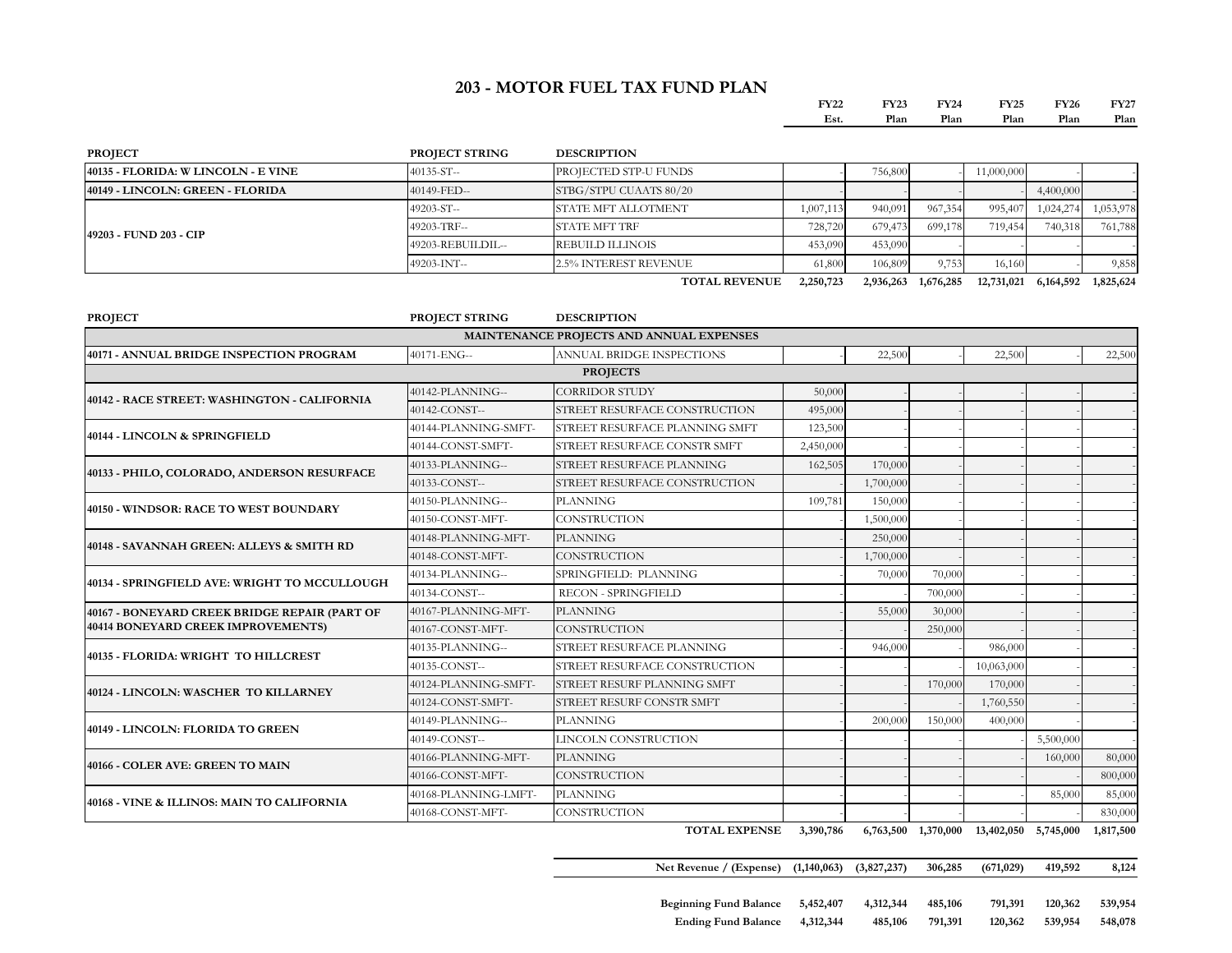### **201 - STORMWATER UTILITY FUND PLAN**

| <b>EV22</b>  | EV22<br>___<br>and the control of | FX24 | FY25<br>and the contract of the contract of | <b>FY26</b> | <b>EV<sub>27</sub></b><br>$\mathbf{1}$ |
|--------------|-----------------------------------|------|---------------------------------------------|-------------|----------------------------------------|
| `od<br>L o L | D<br>Plan                         | 'lan | 'lan                                        | 'lan        | 'lan                                   |

| <b>PROJECT</b>         | <b>PROJECT STRING</b> | <b>DESCRIPTION</b>         |           |                 |           |           |           |           |
|------------------------|-----------------------|----------------------------|-----------|-----------------|-----------|-----------|-----------|-----------|
|                        | 49201-FEE--           | STORMWATER UTILITY FEE     | 1.811.534 | .864.068        | 1.918.126 | 1.973.752 | 2,030,991 | 2,089,890 |
| 49201 - FUND 201 - CIP | 49201-INT--           | <b>INTEREST REVENUE</b>    |           | 24,600<br>5,440 | 23.618    | 29,079    | 34.784    | 40,743    |
|                        | 49201-REIMB--         | BONEYARD CREEK MAINT REIMB | 7,500     | 17.750<br>11.13 | 18,000    | 18.254    | 18,512    |           |
|                        |                       | <b>TOTAL REVENUE</b>       | 1,834,474 | 1,906,418       | 1,959,744 | 2,021,085 | 2,084,287 | 2,130,633 |

| <b>PROJECT</b>                                                                 | <b>PROJECT STRING</b> | <b>DESCRIPTION</b>                       |            |           |            |           |            |           |
|--------------------------------------------------------------------------------|-----------------------|------------------------------------------|------------|-----------|------------|-----------|------------|-----------|
|                                                                                |                       | MAINTENANCE PROJECTS AND ANNUAL EXPENSES |            |           |            |           |            |           |
| 40400 - STORMWATER SEWER MISC. REPAIRS                                         | 40400-CONST--         | STORMWATER IMPROVEMENTS                  | 360,000    | 200,000   | 205,800    | 211.768   | 217,909    | 224,229   |
| 40402 - STORM SEWER CLEANING & TELEVISING                                      | 40402-CONST--         | STORM CLEANING & TELEVISING              | 380,000    | 459,800   | 473,134    | 486,855   | 500,974    | 515,502   |
| 40405 - BONEYARD CREEK MAINTENANCE                                             | 40405-CONST--         | BONEYARD CREEK MAINTENANCE               | 100,000    | 52,531    | 54,054     | 55,622    | 57,235     | 58,895    |
| 40417 - STORM SEWER RECONSTRUCTION                                             | 40417-CONST--         | STORM SEWER RECONSTRUTION                |            | 500,000   |            |           |            |           |
|                                                                                |                       | <b>PROJECTS</b>                          |            |           |            |           |            |           |
| 40416 - VINE STREET PUMP STATION                                               | 40416-CONST--         | Vine Street PUMP                         |            | 15,000    |            |           |            |           |
| 40401 - BRIDGE MAINTENANCE PROJECT                                             | 40401-CONST--         | <b>BRIDGE MAINTENANCE</b>                |            | 25,000    | 45,000     |           | 50,000     |           |
| 40412 - STORMWATER MANAGEMENT PLANNING                                         | 40412-PLANNING--      | STORMWATER MANAGEMENT<br><b>PLANNING</b> | 140,000    | 375,000   |            |           |            |           |
| 40414 - BONEYARD CREEK CROSSING IMPROVEMENT                                    | 40414-PLANNING--      | <b>PLANNING</b>                          |            | 55,000    | 50,000     |           |            |           |
|                                                                                | 40414-CONST--         | <b>CONSTRUCTION</b>                      |            |           | 400,000    |           |            |           |
| 40415 - PHILLIPS REC DAYLIGHT                                                  | 40415-PLANNING--      | <b>PLANNING</b>                          |            | 40,000    |            | 70,000    | 70,000     |           |
|                                                                                | 40415-CONST--         | <b>CONSTRUCTION</b>                      |            |           |            |           | 650,000    |           |
|                                                                                |                       | PROGRAMATIC ACTIVITY                     |            |           |            |           |            |           |
| 40413 - SUF BILLING COSTS                                                      | 40413-OTHER--         | <b>SUF BILLING COSTS</b>                 | 50,865     | 52,340    | 53,858     | 55,420    | 57,027     | 58,681    |
| 40404 - STREAM AND RAIN GAUGE MONITORING                                       | 40404-OTHER--         | STREAM AND RAIN GAUGE MONITOR.           | 18,750     | 19,294    | 19,853     | 20,429    | 21,021     | 21,631    |
| 40406 - MOSQUITO SURVELLIANCE/ABATEMENT                                        | 40406-OTHER--         | MOSQUITO PROGRAM                         | 26,922     | 27,703    | 28,506     | 29,333    | 30,183     | 31,059    |
| 40407 - DRAINAGE DISTRICT PAYMENTS                                             | 40407-OTHER--         | DRAINAGE DISTRICT PAYMENTS               | 13,545     | 27,876    | 14,342     | 14,758    | 15,186     | 15,626    |
| 40408 - MS4 NPDES PERMIT FEE                                                   | 40408-OTHER--         | MS4 NPDES PERMIT FEE                     | 1,000      | 1,000     | 1,000      | 1,000     | 1,000      | 1,000     |
| 40409 - PUBLIC EDUCATION & OUTREACH                                            | 40409-OTHER--         | STORMWATER PUBLIC EDU<br>OUTREACH        | 2,500      | 2,500     | 2,500      |           | 2,500      | 2,500     |
| 40410 - STORMWATER INCENTIVE PROGRAM                                           | 40410-OTHER--         | STORMWATER INCENTIVE PROGRAM             | 5,000      | 5,000     | 5,000      | 5,000     | 5,000      | 5,000     |
| 40411 - HAZARD. SUMP PUMP DISCH. ABATEMENT                                     | 40411-OTHER--         | <b>HAZARDOUS SUMP PUMP</b>               | 10,000     | 10,000    | 10,000     | 10,000    | 10,000     | 10,000    |
|                                                                                | 49201-OTHER-MISC-     | MISC EXPENSES*                           | 8,800      | 8,800     | 8,800      | 8,800     | 8,800      | 8,800     |
| 49201 - FUND 201 - CIP                                                         | 49201-GENTFR--        | TRANSFER TO GENERAL FUND                 | 617,477    | 612,540   | 630,304    | 648,582   | 667,391    | 686,746   |
|                                                                                | 49201-VERFTFR--       | <b>TRANSFER TO VERF</b>                  | 357,401    | 86,074    | 87,364     | 88,674    | 90,004     | 93,169    |
| *Technology, Training and CC Fees project strings become Misc. Expenes in 2023 |                       | <b>TOTAL EXPENSE</b>                     | 2,092,260  | 2,575,458 | 2,089,515  | 1,706,241 | 2,454,230  | 1,732,838 |
|                                                                                |                       | Net Revenue / (Expense)                  | (257, 786) | (669,040) | (129, 771) | 314,844   | (369, 943) | 397,795   |

| <b>Beginning Fund Balance</b> | 1,922,772 1,664,986 |         | 995,946 | 866,175   | 1,181,019 | 811,076   |
|-------------------------------|---------------------|---------|---------|-----------|-----------|-----------|
| Ending Fund Balance 1,664,986 |                     | 995,946 | 866,175 | 1.181.019 | 811.076   | 1,208,871 |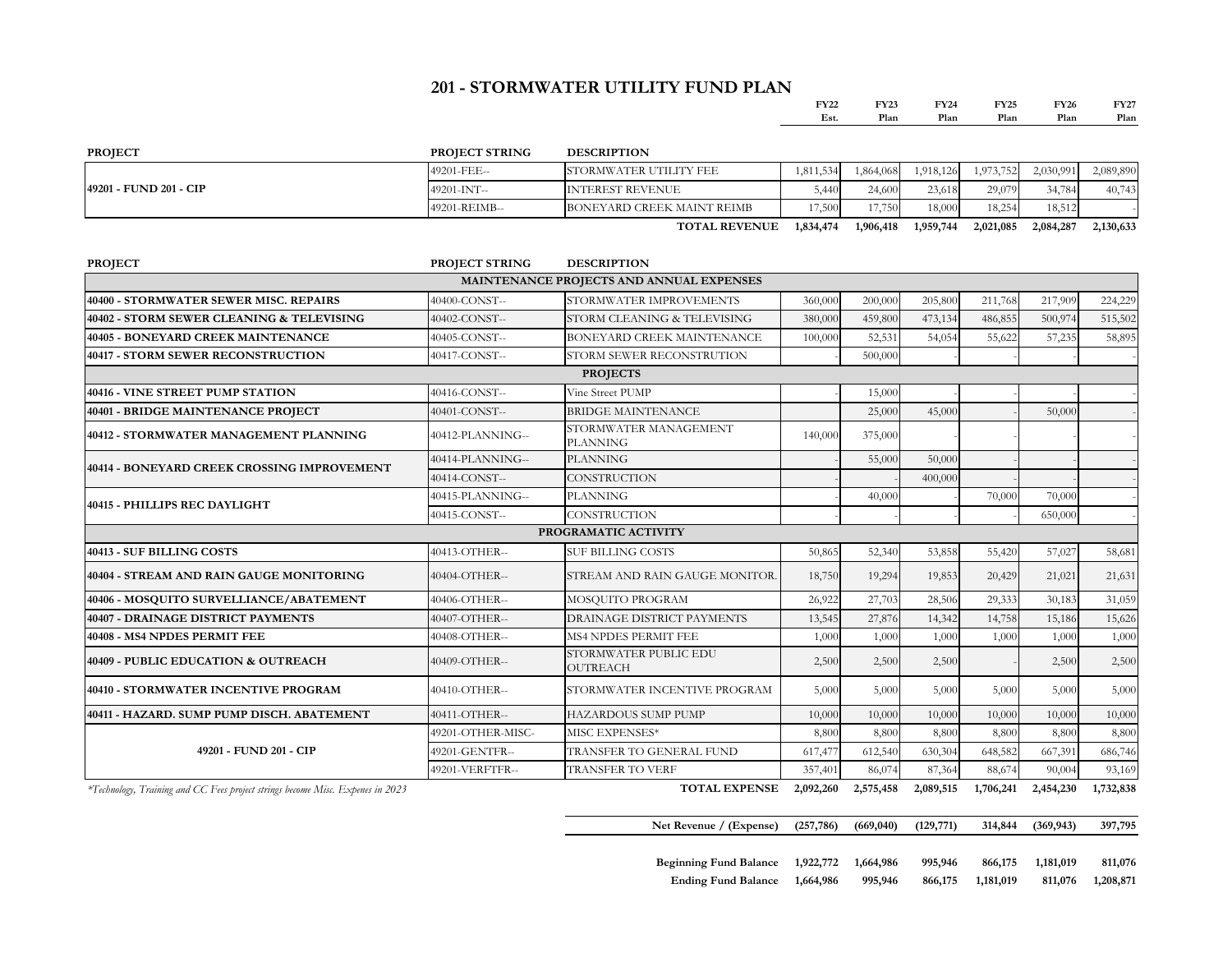## **204 - SANITARY SEWER FUND PLAN**

| ロマワウク | FY23 | FY24 | TY25 | TY26 | FV97    |
|-------|------|------|------|------|---------|
| Est.  | Plan | Plan | Plan | 'lan | $2$ lan |

**Ending Fund Balance 1,135,013 41,060 (19,036) (548,646) (1,077,324) (1,139,385)**

| <b>PROJECT</b>         | <b>PROJECT STRING</b> | <b>DESCRIPTION</b>        |           |           |           |           |           |           |
|------------------------|-----------------------|---------------------------|-----------|-----------|-----------|-----------|-----------|-----------|
| 49204 - FUND 204 - CIP | 49204-FEE--           | <b>SEWER BENEFIT FEE</b>  | 1,338,244 | 1,472,068 | .514,758  | .558,686  | 1,603,888 | 1,650,401 |
|                        | 49204-INT--           | INVESTMENT INCOME         | 3.568     | 18,343    | 7211      |           |           |           |
|                        | 49204-REIMB--         | <b>UCSD REIMBURSEMENT</b> | 3.500     | 3,500     | 3.500     | 3.500     | 3,500     |           |
|                        |                       | <b>TOTAL REVENUE</b>      | 1,345,312 | 1,493,911 | 1,518,979 | 1,562,186 | 1,607,388 | 1,650,401 |

| <b>PROJECT</b>                                                                     | <b>PROJECT STRING</b> | <b>DESCRIPTION</b>                                                      |           |             |           |            |            |             |
|------------------------------------------------------------------------------------|-----------------------|-------------------------------------------------------------------------|-----------|-------------|-----------|------------|------------|-------------|
|                                                                                    |                       | MAINTENANCE PROJECTS AND ANNUAL EXPENSES                                |           |             |           |            |            |             |
| 40510 - SANITARY SEWER TELEVISING                                                  | 40510-CONST--         | SANITARY TELEVISING                                                     | 130,000   |             |           |            |            |             |
| 40500 - SANITARY SEWER MISC<br><b>REPAIRS</b>                                      | 40500-CONST--         | 200,000<br>242,000<br>249,018<br>256,240<br>SANITARY SEWER IMPROVEMENTS |           |             |           |            | 263,670    | 271,317     |
| <b>40511 - SANITARY SEWER LINING</b>                                               | 40511-CONST--         | SANITARY SEWER LINING<br>265,482<br>258,000                             |           |             |           | 273,181    | 281,103    | 289,255     |
| 40512 - SANITARY SEWER<br><b>RECONSTRUCTION</b>                                    | 40512-PLANNING--      | SEWER RECONSTRUCTION PLANNING                                           | 25,000    |             |           | 82,323     | 82,323     |             |
|                                                                                    | 40512-CONST--         | SEWER RECONSTRUCTION                                                    |           | 151,250     |           | 387,200    | 387,200    |             |
|                                                                                    |                       | <b>PROJECTS</b>                                                         |           |             |           |            |            |             |
| 40513 - CARLE SANITARY SEWER                                                       | 40513-PLANNING--      | <b>CARLE SANITARY PLANNING</b>                                          | 40,000    | 160,000     |           |            |            |             |
|                                                                                    | 40513-CONST--         | CARLE SANITARY CONSTRUCTION                                             |           | 605,000     |           |            |            |             |
| 40514 - SANITARY PLANNING AND GIS                                                  | 40514-PLANNING--      | <b>GIS PLANNING</b>                                                     |           | 135,000     |           |            |            |             |
|                                                                                    |                       | PROGRAMATIC ACTIVITY                                                    |           |             |           |            |            |             |
| 40501 - SANITARY SEWER PRIVATE TO<br><b>PUBLIC</b>                                 | 40501-SVCS--          | SAN. SEWER PRIVATE TO PUBLIC                                            | 25,000    | 25,000      | 25,000    | 25,000     | 25,000     | 25,000      |
| 40503 - SBF BILLING COSTS                                                          | 40503-OTHER--         | <b>SBF BILLING COSTS</b>                                                |           | 48,275      | 49,675    | 51,116     | 52,599     | 54,124      |
| 40504 - ILLEGAL CONNECTION<br><b>REIMBURSEMENT</b>                                 | 40504-OTHER--         | ILLEGAL CONNECTION REIMBURSEME                                          | 4,000     | 4,000       | 4,000     | 4,000      | 4,000      | 4,000       |
| 40505 - SEWER LATERAL<br><b>REIMBURSEMENT</b>                                      | 40505-OTHER--         | SEWER LATERAL REIMBURSEMENT                                             | 50,000    | 50,000      | 50,000    | 50,000     | 50,000     | 50,000      |
| 40506 - OVERHEAD SEWER<br><b>REIMBURSEMENT</b>                                     | 40506-OTHER--         | OVERHEAD SEWER REIMBURSEMENT                                            | 10,500    | 10,500      | 10,500    | 10,500     | 10,500     | 10,500      |
| 49204 - FUND 204 - CIP                                                             | 49204-52999--         | OTHER SERVICES*                                                         | 16,707    | 16,257      | 17,193    | 17,691     | 18,024     | 18,732      |
|                                                                                    | 49204-GENTFR--        | TRANSFER TO GENERAL FUND                                                | 881,006   | 878,447     | 903,953   | 930,167    | 957,142    | 984,899     |
|                                                                                    | 49204-VERFTFR--       | <b>TRANSFER TO VERF</b>                                                 | 4,018     | 4,135       | 4,254     | 4,378      | 4,505      | 4,635       |
| *Technology, Training and CC Fees project strings become Other Services in<br>2023 |                       | TOTAL EXPENSE                                                           | 1,433,146 | 2,587,864   | 1,579,075 | 2,091,796  | 2,136,066  | 1,712,462   |
|                                                                                    |                       | Net Revenue / (Expense)                                                 | (87, 834) | (1,093,953) | (60,096)  | (529, 610) | (528, 678) | (62,061)    |
|                                                                                    |                       | Beginning Fund Balance 1,222,847                                        |           | 1,135,013   | 41,060    | (19,036)   | (548, 646) | (1,077,324) |